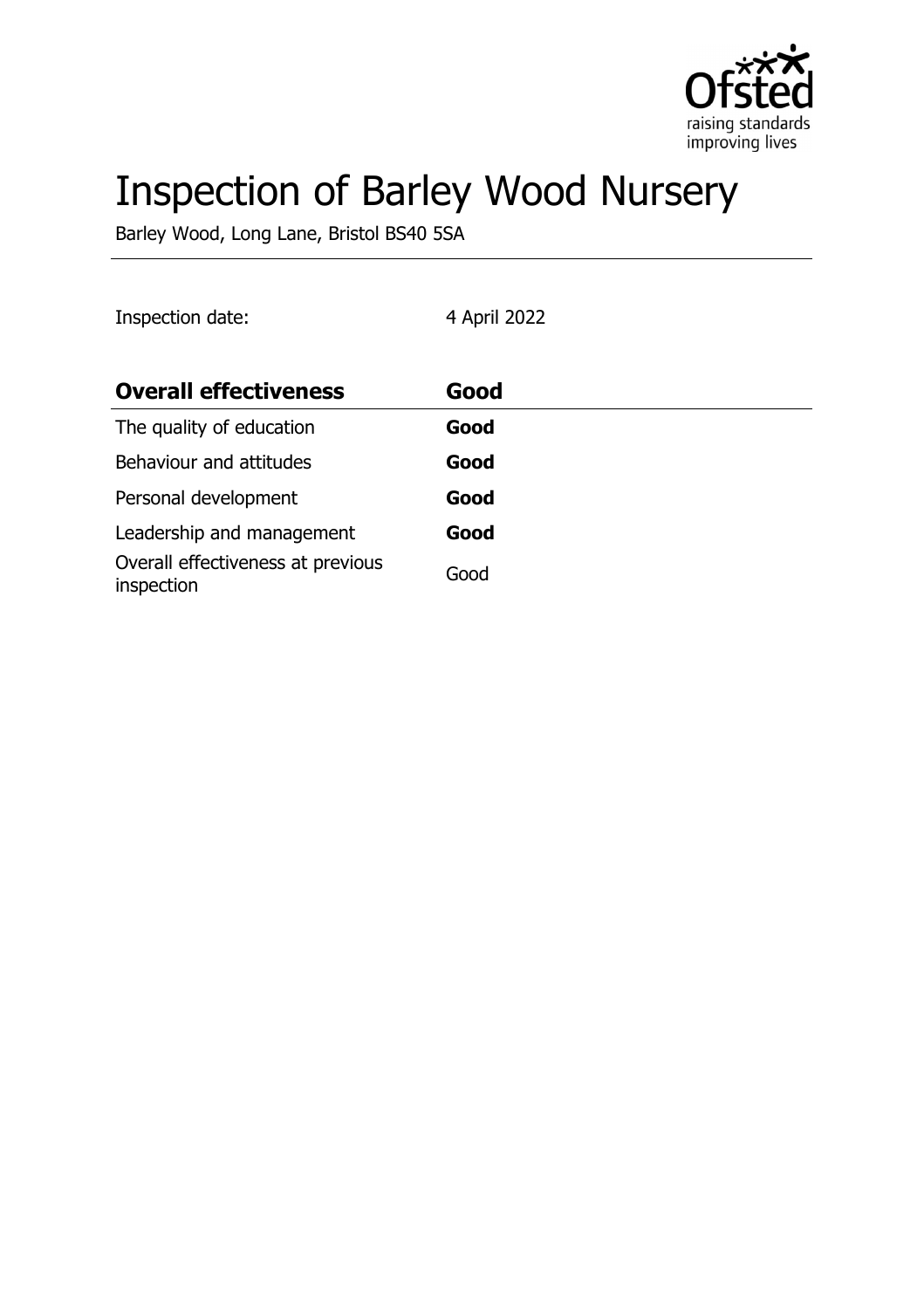

# **What is it like to attend this early years setting?**

#### **The provision is good**

Children are happy and well cared for in the nursery. Babies and toddlers form close bonds with staff, who provide lots of comfort and reassurance and meet their care routines consistently. This helps children to feel safe and secure. Children behave well and learn positive attitudes and good social skills. They listen politely when others talk, play kindly and follow instructions well.

Staff have high expectations of what children can achieve. They provide challenges and new experiences to build on children's interests and what they can do. Children benefit from a broad curriculum of activities to support all areas of their learning. This includes regular activities in the surrounding gardens and woodland. For example, older children find natural resources in the woods to make faces with clay, adding leaves, moss and twigs. They learn to identify plants and creatures and to respect the environment, for example only collecting leaves that have fallen and not those growing on the trees. Children of all ages are eager to join in activities. They confidently make their own choices and engage well as they explore and learn.

The nursery staff have adapted their practice to keep children and families safe throughout the COVID-19 pandemic. For example, staff arrange flexible settling-in sessions before children start and use electronic systems to keep parents informed about their children's care and development.

#### **What does the early years setting do well and what does it need to do better?**

- $\blacksquare$  The quality of teaching is good. Staff monitor and plan children's learning effectively from the start. Key persons know the children well and have efficient systems to ensure all staff understand what each child's focused next steps of learning are. Staff adapt activities to support children's learning styles and needs. For example, they provide small-group sessions in the 'Zen room' to help children concentrate without distraction.
- Overall, staff encourage children's communication and language skills well. They instigate lots of discussions with older children and talk through babies' actions and verbalise their babbles. Children learn new words regularly to build their vocabulary. Younger children enjoy naming things they see in picture books. Older children learn more complex words and meanings, such as what 'nocturnal' means. However, staff do not always allow quieter children time to answer questions to encourage their thinking and language skills even further.
- Staff respond well to children's choices and ideas to build further on their learning and creativity. For example, children create a pretend campfire in the wood where they thread leaves onto sticks to 'toast marshmallows'. Staff provide musical instruments for babies to join in singing games to keep them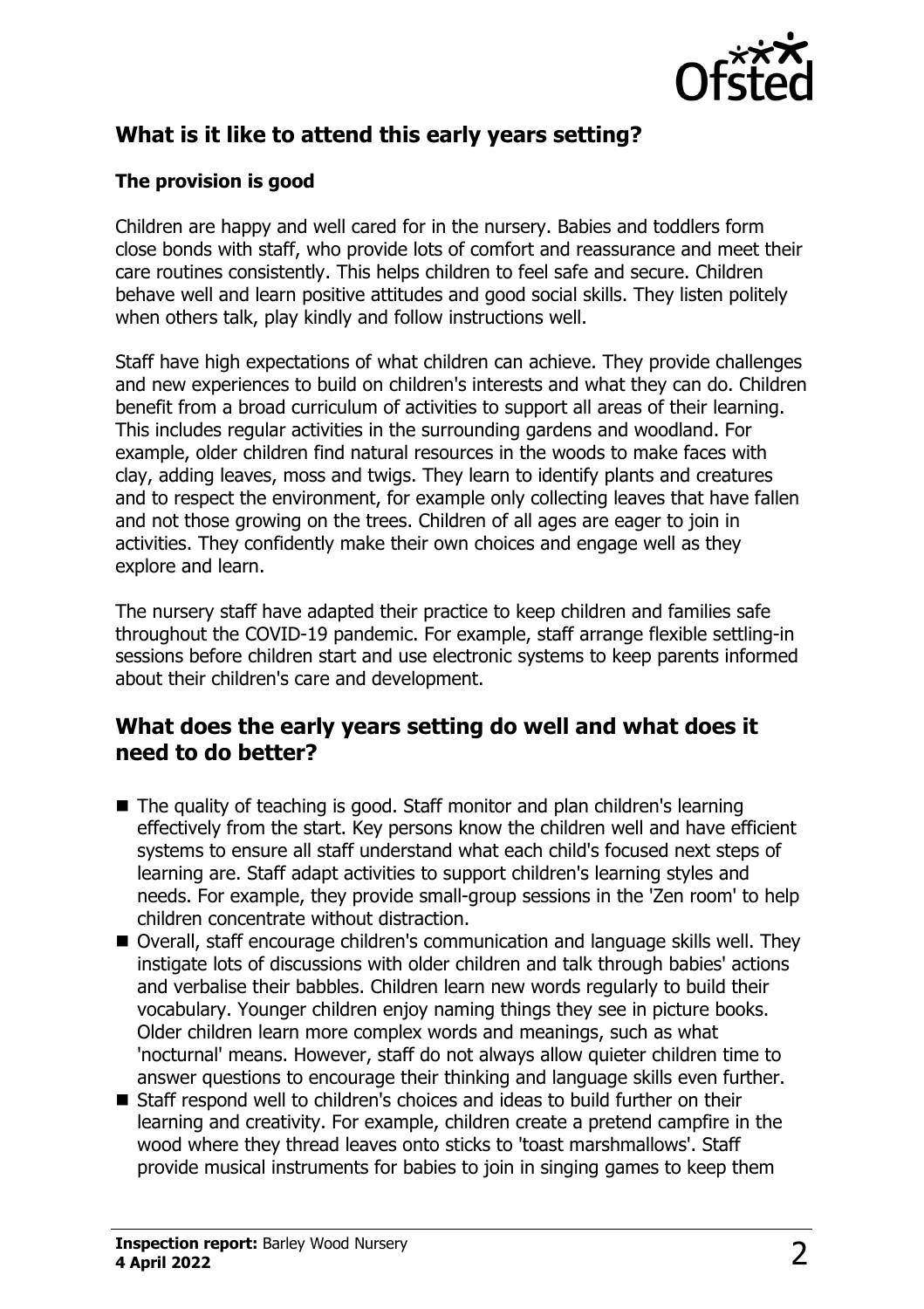

engaged.

- Staff work in partnership with parents and external professionals effectively. This ensures they meet children's individual care and learning needs and include all children equally in the activities.
- Children develop some good skills to help them build their confidence and independence in readiness for school. Older children learn to change their clothes for outdoor play and serve themselves at mealtimes. Children learn how to identify and manage risks well, such as how to behave safely near fires and by the pond.
- Staff provide lots of activities to encourage children's physical development. Overall, they support children in developing healthy lifestyles. For example, children learn about dental care and good handwashing routines and enjoy fresh and nutritious meals together. However, on occasions, staff are not consistent in their approach to help children learn how to clean their own noses hygienically.
- $\blacksquare$  The management team and staff evaluate the quality of provision successfully to make ongoing improvements. For instance, they are currently developing the garden to provide more learning opportunities and making improvements to the building to ensure all areas remain safe and secure for children.
- The management team supports staff's professional development effectively. All staff either hold or are working towards early years qualifications. They benefit from supervision sessions with the manager to help build their knowledge and skills. The management team values staff's welfare and well-being and provides services and special events to help support these.

# **Safeguarding**

The arrangements for safeguarding are effective.

The management team follows robust recruitment and vetting procedures to ensure staff and apprentices are suitable to care for children. Staff have a good understanding of their safeguarding roles and responsibilities. They attend training and have regular updates to help them understand the risks to children from a wide range of safeguarding issues. Staff know what procedures to follow in the event of a concern about a child to safeguard their welfare. They use effective risk assessments to monitor the premises, environment and activities to help keep children safe.

### **What does the setting need to do to improve?**

#### **To further improve the quality of the early years provision, the provider should:**

- $\blacksquare$  provide time for quieter children to think and answer questions to develop their language skills even further
- $\blacksquare$  help older children to learn how to clean their noses hygienically themselves.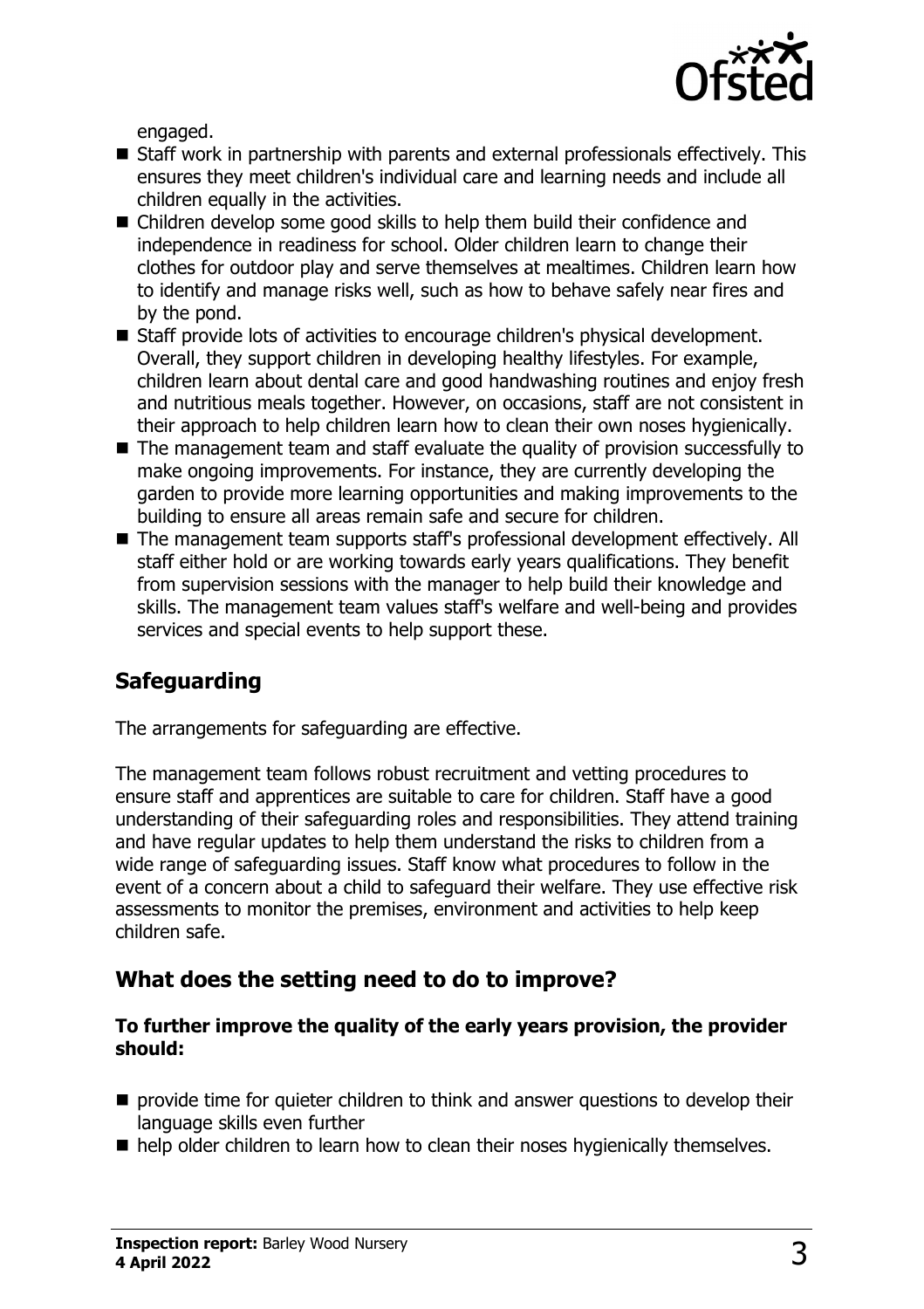

| <b>Setting details</b>                              |                                                                                      |
|-----------------------------------------------------|--------------------------------------------------------------------------------------|
| Unique reference number                             | EY489024                                                                             |
| <b>Local authority</b>                              | North Somerset                                                                       |
| <b>Inspection number</b>                            | 10230943                                                                             |
| <b>Type of provision</b>                            | Childcare on non-domestic premises                                                   |
| <b>Registers</b>                                    | Early Years Register, Compulsory Childcare<br>Register, Voluntary Childcare Register |
| Day care type                                       | Full day care                                                                        |
| Age range of children at time of<br>inspection      | $0$ to $4$                                                                           |
| <b>Total number of places</b>                       | 90                                                                                   |
| Number of children on roll                          | 128                                                                                  |
| Name of registered person                           | Bridgwater Young Men's Christian Association                                         |
| <b>Registered person unique</b><br>reference number | RP905002                                                                             |
| <b>Telephone number</b>                             | 01934 861282                                                                         |
| Date of previous inspection                         | 27 September 2017                                                                    |

### **Information about this early years setting**

Barley Wood Nursery registered in 2015. It is operated by YMCA Dulverton Group. The nursery is situated in the village of Wrington, North Somerset. The setting is open daily from 7.30am until 6pm, all year round. The provider employs a manager who holds an early years qualification at level 6. She is supported by 19 staff. Of these, 16 hold appropriate qualifications at levels 2, 3, 5 and 6. The nursery is in receipt of funding for free early education for children aged two, three and four years.

# **Information about this inspection**

**Inspector** Bridget Copson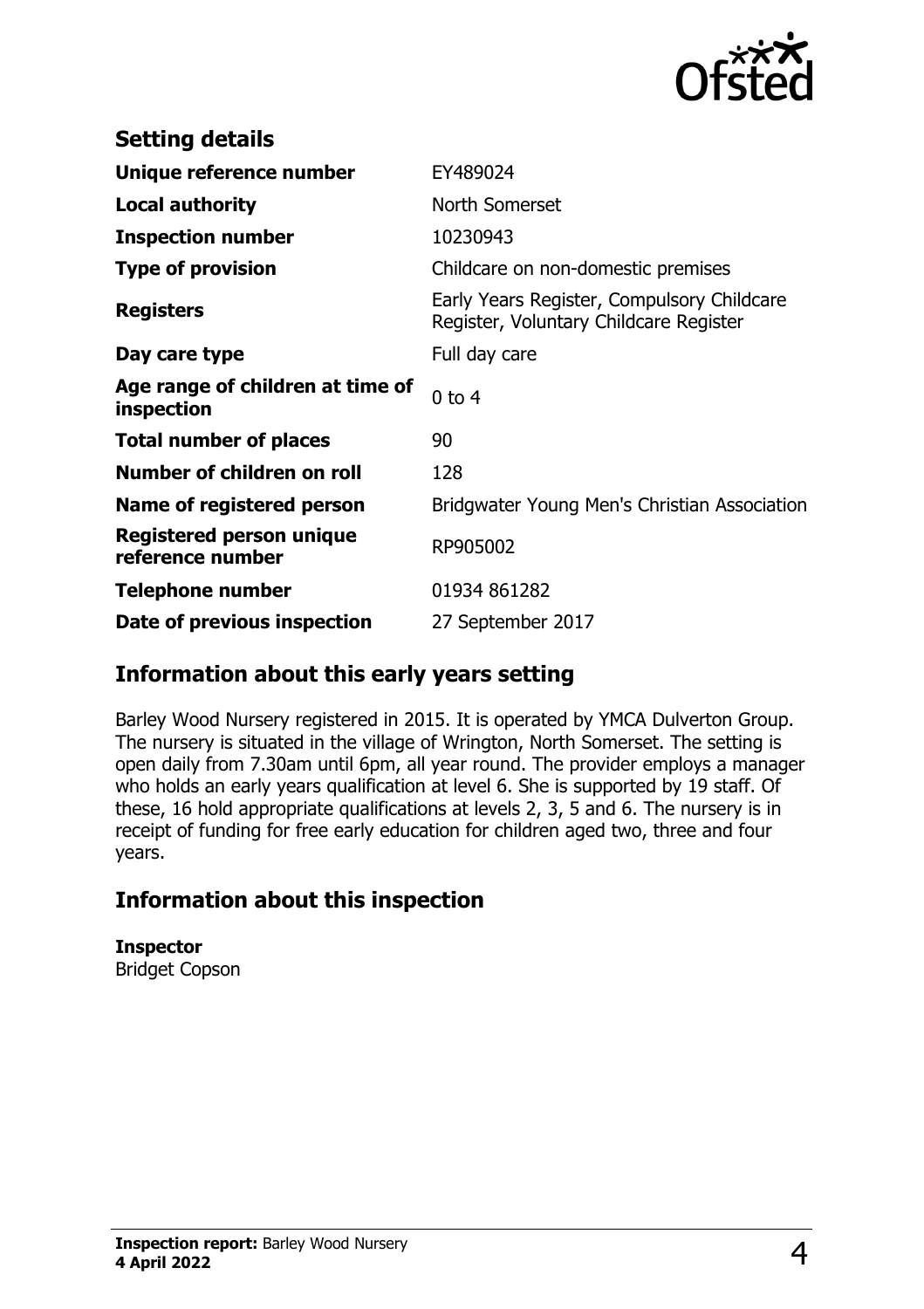

#### **Inspection activities**

- $\blacksquare$  This was the first routine inspection the provider received since the COVID-19 pandemic began. The inspector discussed the impact of the pandemic with the provider and has taken that into account in their evaluation of the provider.
- $\blacksquare$  The manager completed a learning walk with the inspector to explain how they plan and deliver the early years curriculum.
- $\blacksquare$  The inspector observed activities and the quality of the staff's interactions with the children. She conducted a joint observation with the manager.
- The inspector sampled documentation and discussed the manager's knowledge of the requirements of the early years foundation stage.
- $\blacksquare$  The inspector took account of the views of parents and children.

We carried out this inspection under sections 49 and 50 of the Childcare Act 2006 on the quality and standards of provision that is registered on the Early Years Register. The registered person must ensure that this provision complies with the statutory framework for children's learning, development and care, known as the early years foundation stage.

If you are not happy with the inspection or the report, you can [complain to Ofsted](http://www.gov.uk/complain-ofsted-report).